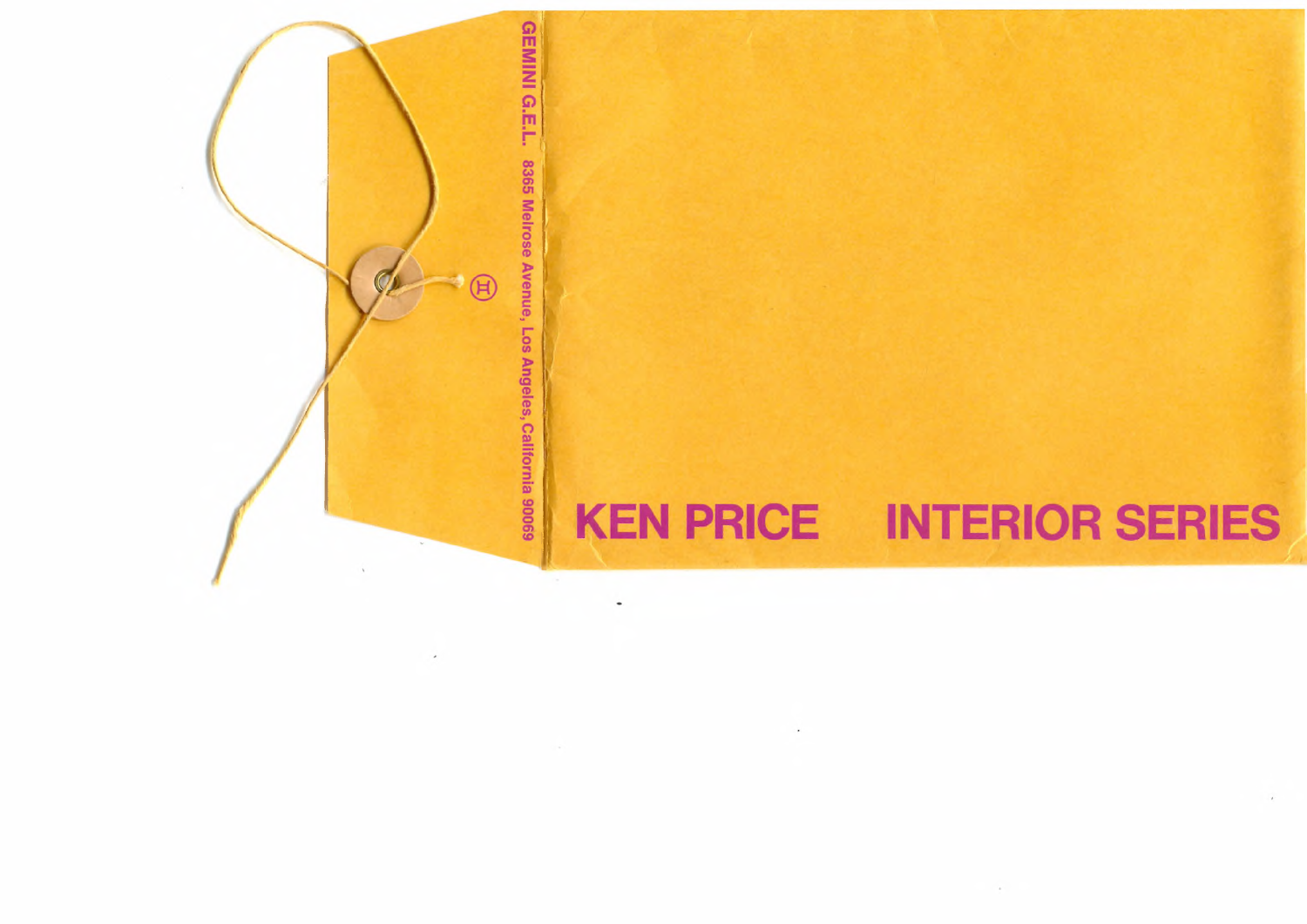#### **KEN PRICE INTERIOR SERIES**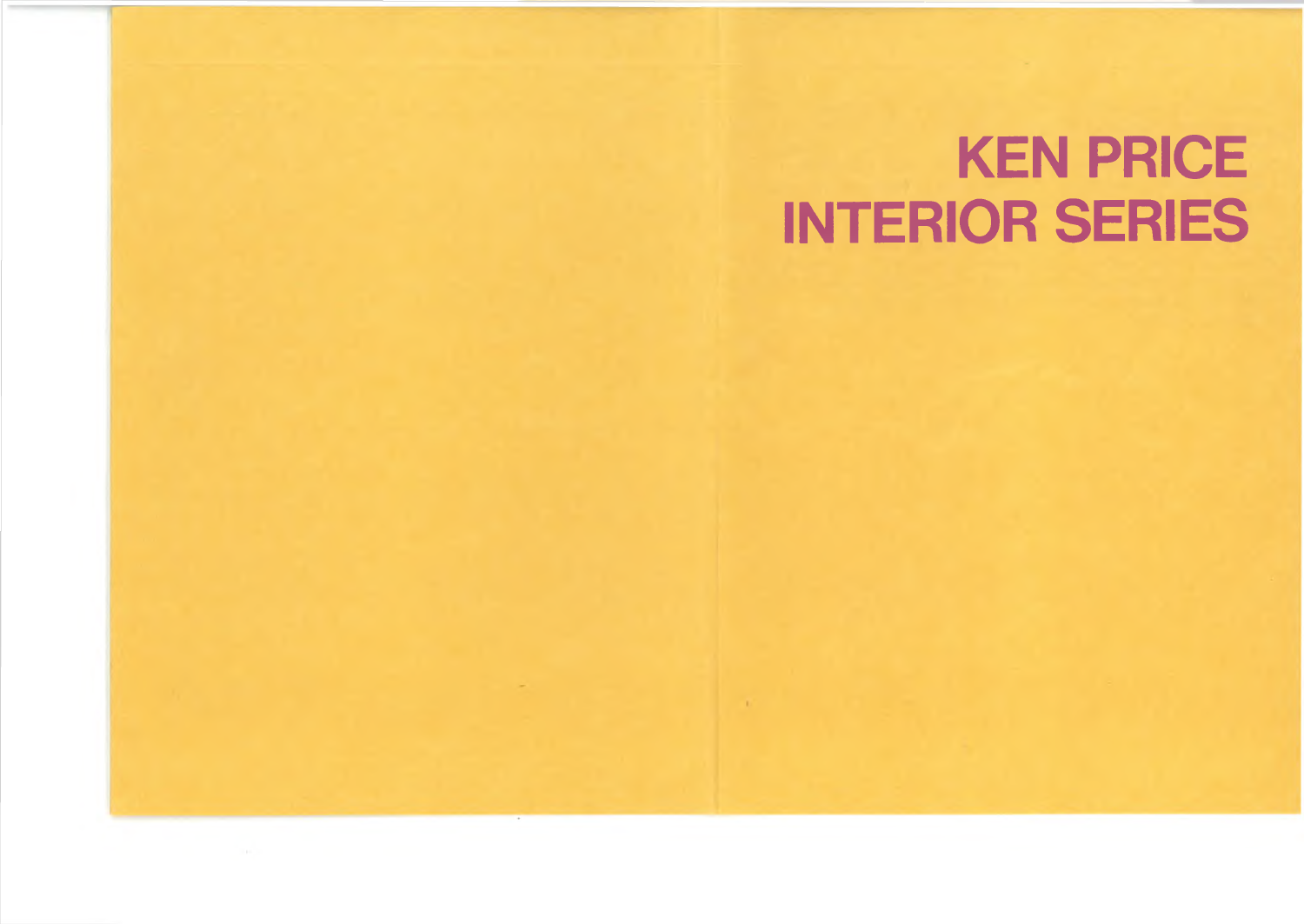The Ken Price original hand-printed color silkscreens titled *Interiors* were created at the studios of Gemini G.E.L. from February to October 1971. These six prints, in editions of seventyfive plus proofs, were executed from screens made from both hand-cut stencils and photo half-tone screens. Paper for this series was specially produced for Gemini by Arjomari.

Each print is signed and numbered by the artist and bears the Gemini copyright and chop. Complete detailed print documentation is available upon request. The enclosed photo-offset reproductions represent the quality and color of the handmade prints as closely as possible.

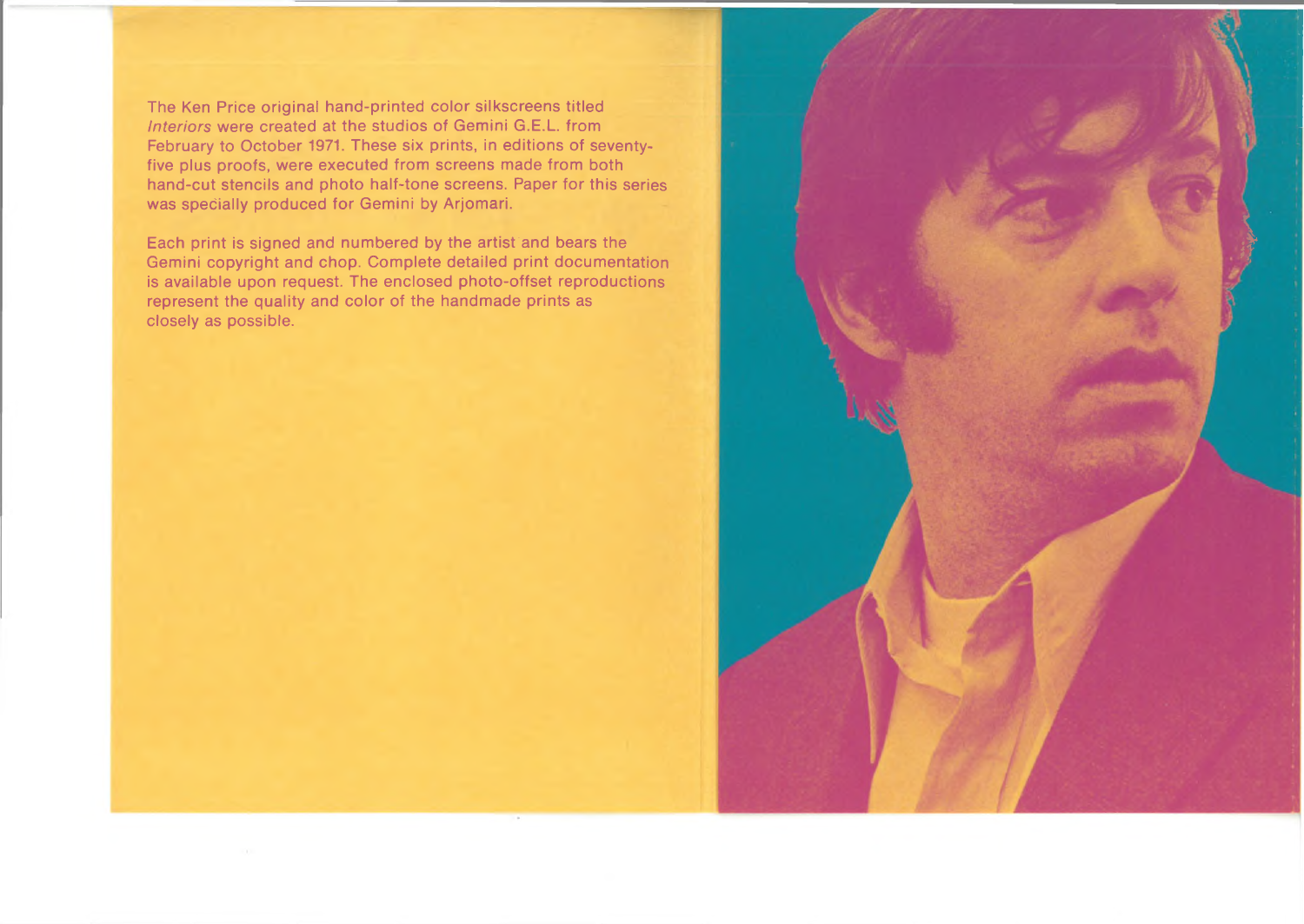#### **Order form**

| I.D. Number | Title                                       |                        | Price      |
|-------------|---------------------------------------------|------------------------|------------|
| KP71-5005   | Texas Turtle Cup                            |                        | 225.00     |
| KP71-5006   | Coffee Shop at the Chicago<br>Art Institute |                        | 300.00     |
| KP71-5007   | <b>Green Turtle Cup</b>                     |                        | 300.00     |
| KP71-5008   | <b>Lizard Cup</b>                           |                        | 200.00     |
| KP71-5009   | <b>French Figurine Cup</b>                  |                        | 200.00     |
| KP71-5010   | Chairs, Table, Rug, Cup                     |                        | 300.00     |
|             |                                             |                        | \$1,525.00 |
|             |                                             | <b>Complete Series</b> |            |

(Availability is subject to change without notice.)

Please send the above silkscreen(s) as indicated. For cost of postage, insurance and mailing tube add \$10.00.................. Outside U.S.A. shipping is collect. California Residents add 5% sales tax.................................................... Please make check payable to Gemini G.E.L. Enclosed is a check or money order for..............................................\$. Name\_\_\_\_\_\_\_\_\_\_\_\_\_\_\_\_\_\_\_\_\_\_\_\_\_\_\_\_\_\_\_\_\_\_\_\_\_\_\_\_\_\_\_\_\_\_\_\_\_\_\_\_\_ Address\_\_\_\_\_\_\_\_\_\_\_\_\_\_\_\_\_\_\_\_\_\_\_\_\_\_\_\_\_\_\_\_\_\_\_\_\_\_\_\_\_\_\_\_\_\_\_\_\_\_ City\_\_\_\_\_\_\_\_\_\_\_\_ L\_\_\_\_\_\_\_\_\_State\_\_\_\_\_\_\_\_\_\_\_\_\_\_\_\_\_\_ Zip Code\_ **GEMINI G.E.L.** 8365 Melrose Ave. (**iii)** Los Angeles, Calif. 90069<br>Phone (213) 651-0513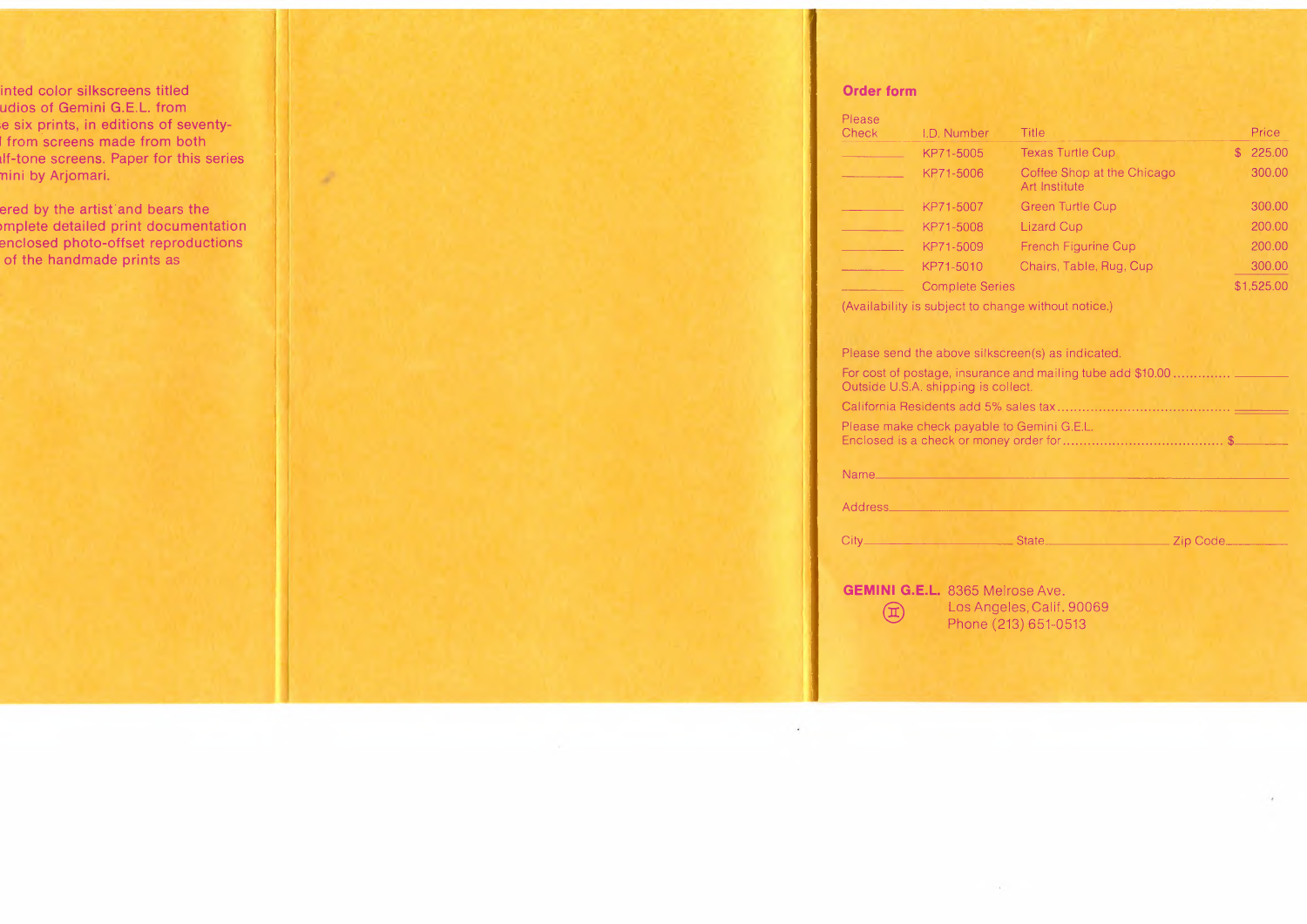

Texas Turtle Cup Ken Price

16 color silkscreen: 41" x 321/2" Edition of 75.

@ Copyright Gemini G.E.L. 1971 KP71-5005

 $\textcircled{\scriptsize\textsf{B}}$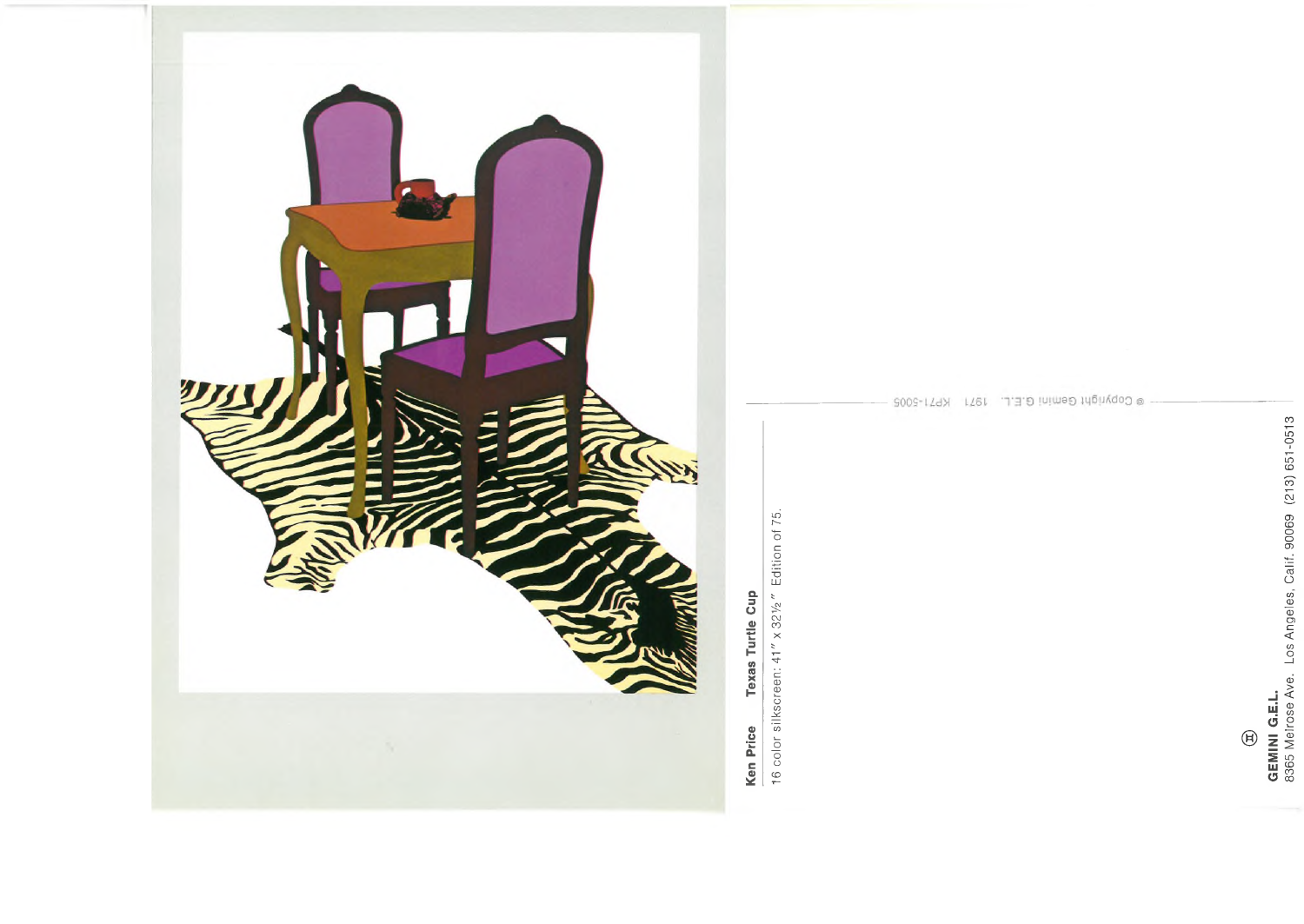

# Coffee Shop at the Chicago Art Institute Ken Price

12 color silkscreen: 40" x 60". Edition of 75.

© Copyright Gemini G.E.L. 1971 KP71-5006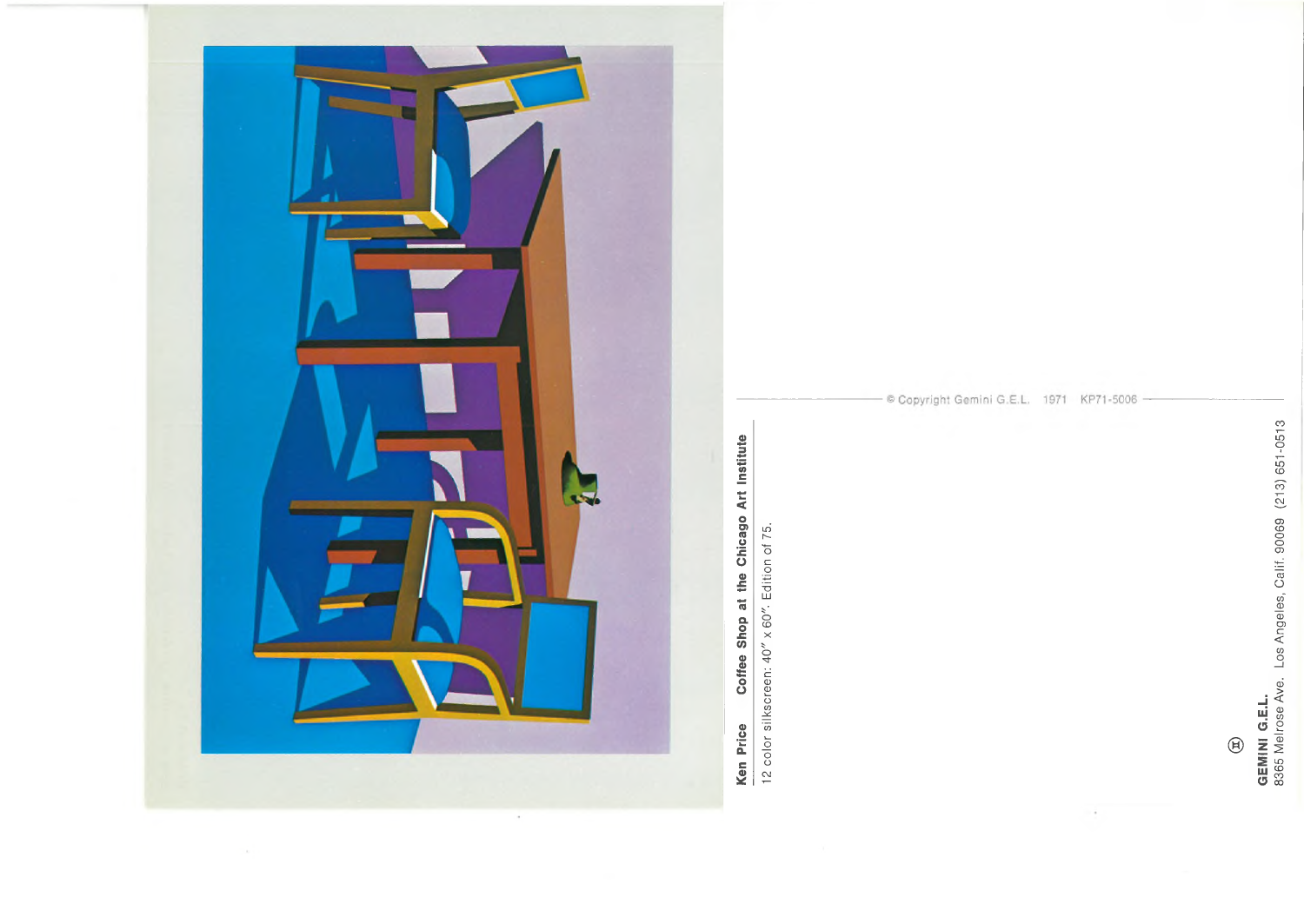

#### Green Turtle Cup Ken Price

19 color silkscreen: 57" x 40" Edition of 75.

@ Copyright Gemini G.E.L. 1971 KP71-5007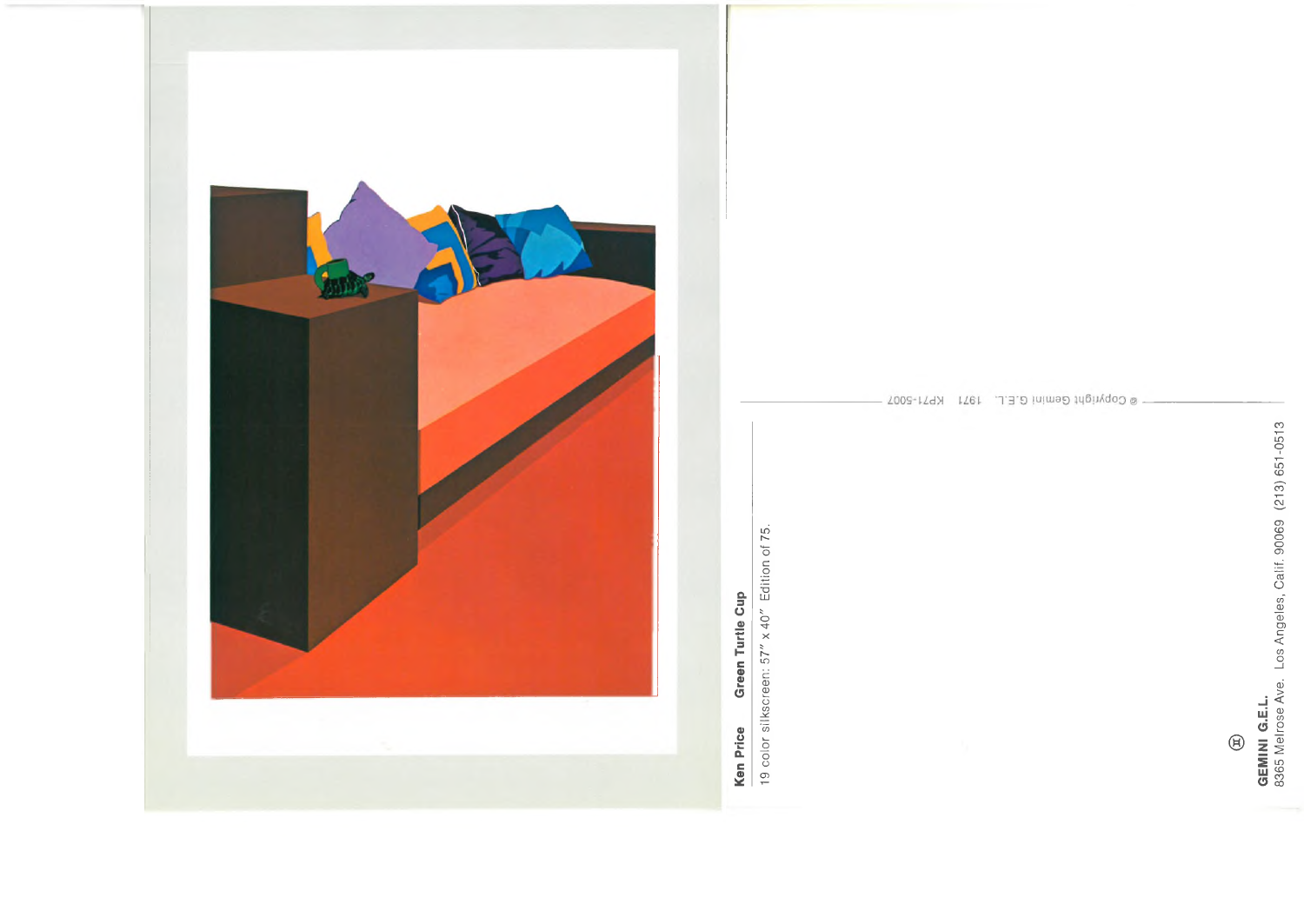

### Lizard Cup Ken Price

16 color silkscreen: 30" x 40" Edition of 75.

@ Copyright Gemini G.E.L. 1971 KP71-5008 ~

 $\textcircled{\scriptsize\textsf{B}}$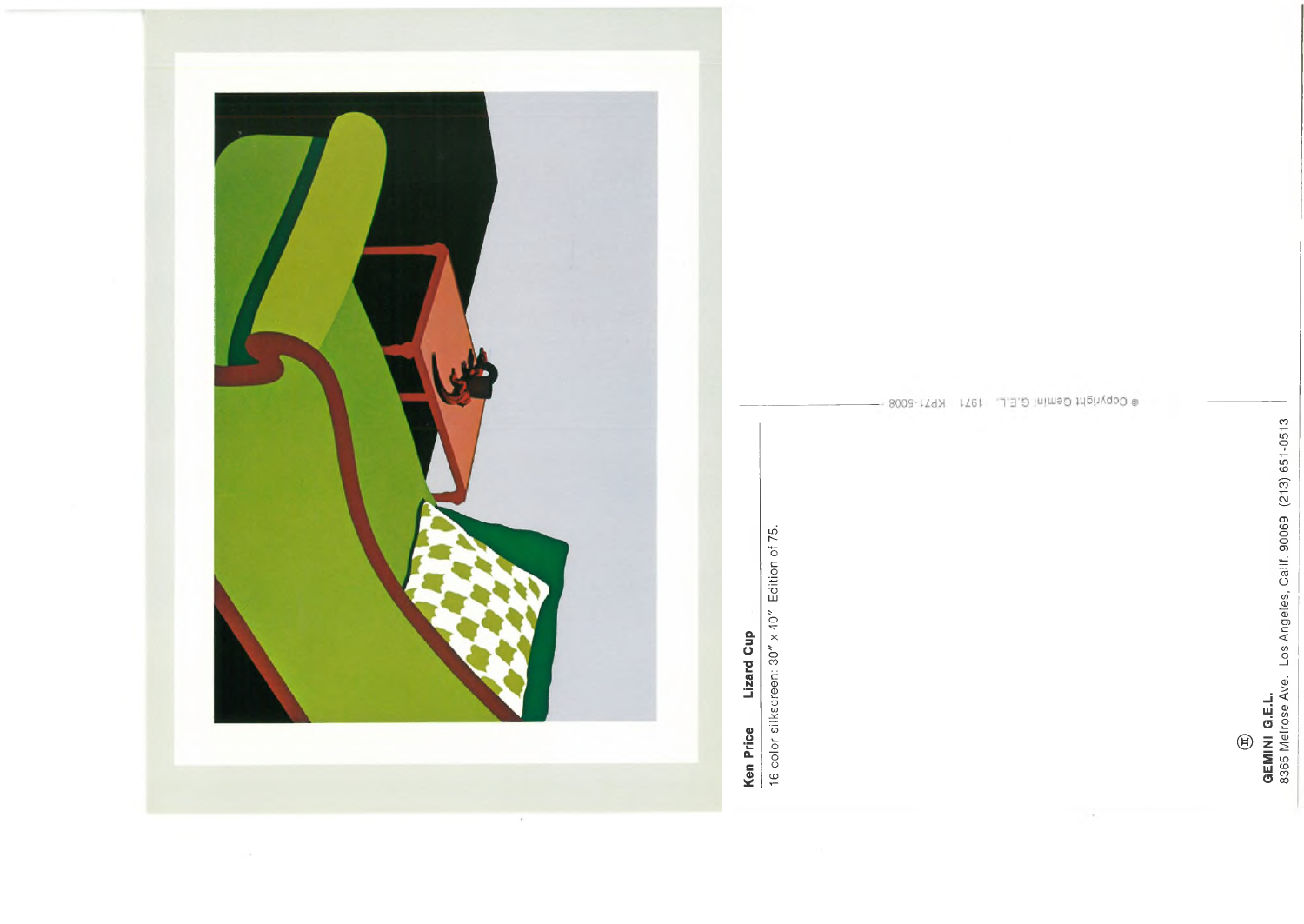

French Figurine Cup Ken Price

8 color silkscreen: 40" x 30" Edition of 75.

@ Copyright Gemini G.E.L. 1971 KP71-5009.

GEMINI G.E.L.<br>8365 Meirose Ave. Los Angeles, Calif. 90069 (213) 651-0513